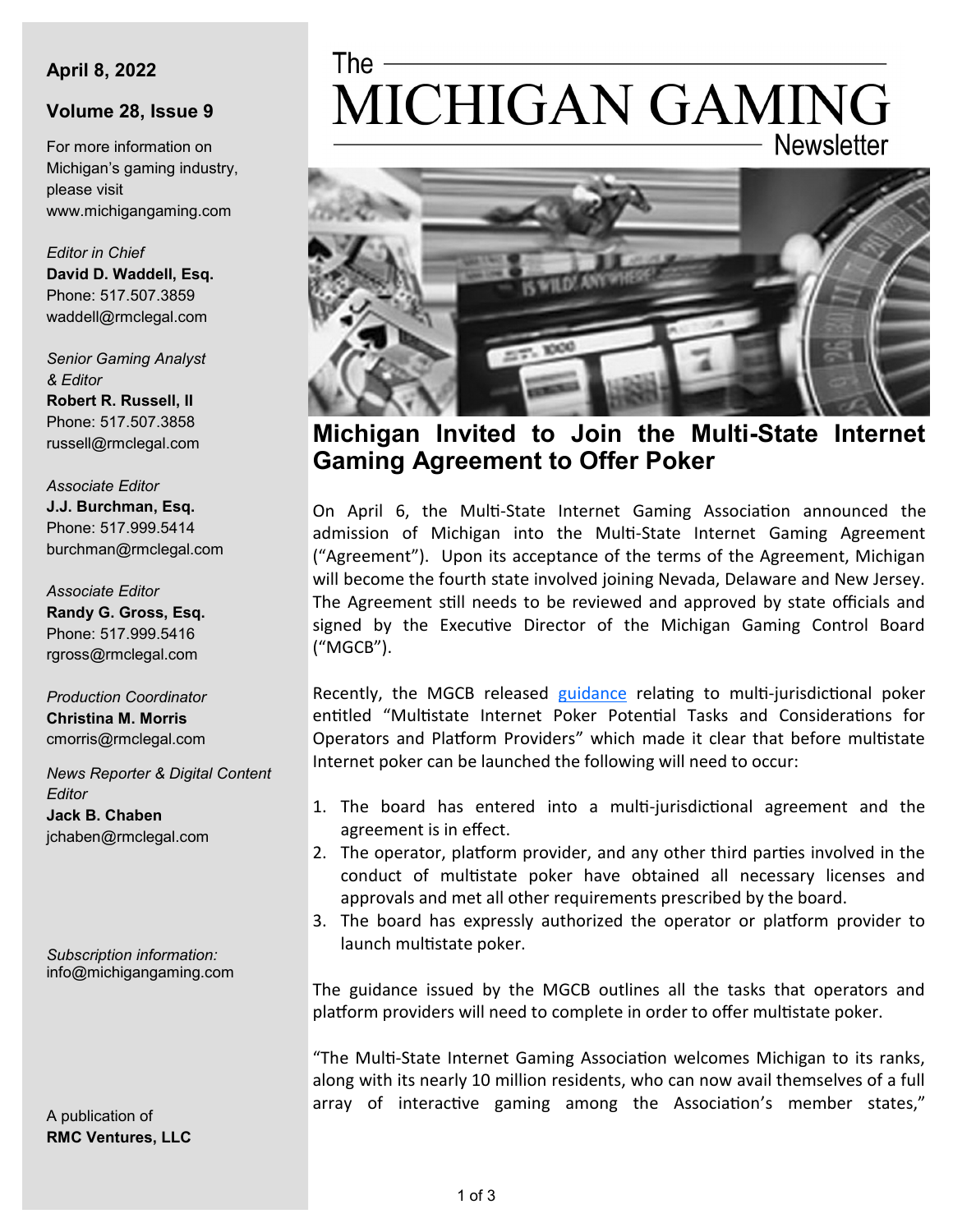commented Manager of the Association and Internet Gaming Manager for the Delaware Lottery Rebecca Satterfield.

In 2014, Nevada and Delaware became the first states to enter the Agreement to enable patrons to participate in legal forms of online gaming within the geographic limits of the two jurisdictions. New Jersey joined the Agreement in 2017 to offer full online casino gaming, further expanding the scope of the shared liquidity among patrons within the participating geographic regions. Michigan passed a statute authorizing the activity in late December of 2019. MCL 432.305(3) provides:

> The board may enter into agreements with other jurisdictions, including Indian tribes, to facilitate, administer, and regulate multijurisdictional internet gaming for poker by internet gaming operators to the extent that entering into the agreement is consistent with state and federal laws and if the internet gaming under the agreement is conducted only in the United States.

The Association manages member states' multistate internet gaming operations. Nevada currently provides online poker, and Delaware and New Jersey offer a full suite of online gaming activities. Upon its acceptance of the Agreement, Michigan will also only offer multijurisdictional online poker as provided by the statute.

Embracing the expansion of the Association's membership, Satterfield emphasized that the "Association continues to be forward thinking and welcomes the interest of additional gaming jurisdictions in becoming party to the Agreement."

## **MGCB Public Meeting Scheduled for Tuesday, April 12**

The Michigan Gaming Control Board ("MGCB") will hold a regular public meeting on Tuesday,

April 12, 2022, at the MGCB's Cadillac Place Office, 3062 W. Grand Boulevard, Suite L-700, Detroit, MI 48202-6062.

The meeting will begin at 9:30 AM at the above address, and will also be accessible via [Zoom](https://us06web.zoom.us/j/89839392723) for viewing only. Please use this link to join via Zoom: [https://us06web.zoom.us/j/89839392723.](https://us06web.zoom.us/j/89839392723) If you prefer to listen only you may join by telephone 636.651.3141 or 877.402.3753. Conference code is: 31845

The MGCB will consider approval of occupational licenses, operator licenses, supplier licenses, supplier license renewals, approval of new key persons, recommendations regarding the transfer of interests as well as other business. The full agenda for April's meeting may be found [here.](https://content.govdelivery.com/accounts/MIGCB/bulletins/311a5b8)

The [meeting](https://content.govdelivery.com/accounts/MIGCB/bulletins/311e3c9) is open to the public, and comments from the public are welcomed and encouraged during the public comment portion of the meeting.

The MGCB asks you to [submit this form](https://www.michigan.gov/mgcb/-/media/Project/Websites/mgcb/Files/Public_Sign_in_Sheet_691837_7-(1).docx) to MGCBweb@michigan.gov by 9:30 AM, Tuesday, April 12, to notify them you plan to address the Board during public comment. Please include your telephone number on the form. You also may use the Q&A in the Zoom meeting to indicate you wish to speak during public comment. Please provide your name and telephone number, and you will receive a call placing you in the queue.

## **AGA Announces Senior Promotions and New Hires**

In an April 5 [press release,](https://www.americangaming.org/new/american-gaming-association-announces-senior-level-promotions-new-hires/) the American Gaming Association (AGA) announced the promotion of four senior-level employees and the hiring of three new employees in government relations, communications, and member services roles.

Alex Costello has been promoted to Vice President of Government Relations. In this role, Costello will advocate for the AGA's federal legislative priorities and monitor the AGA's Bank